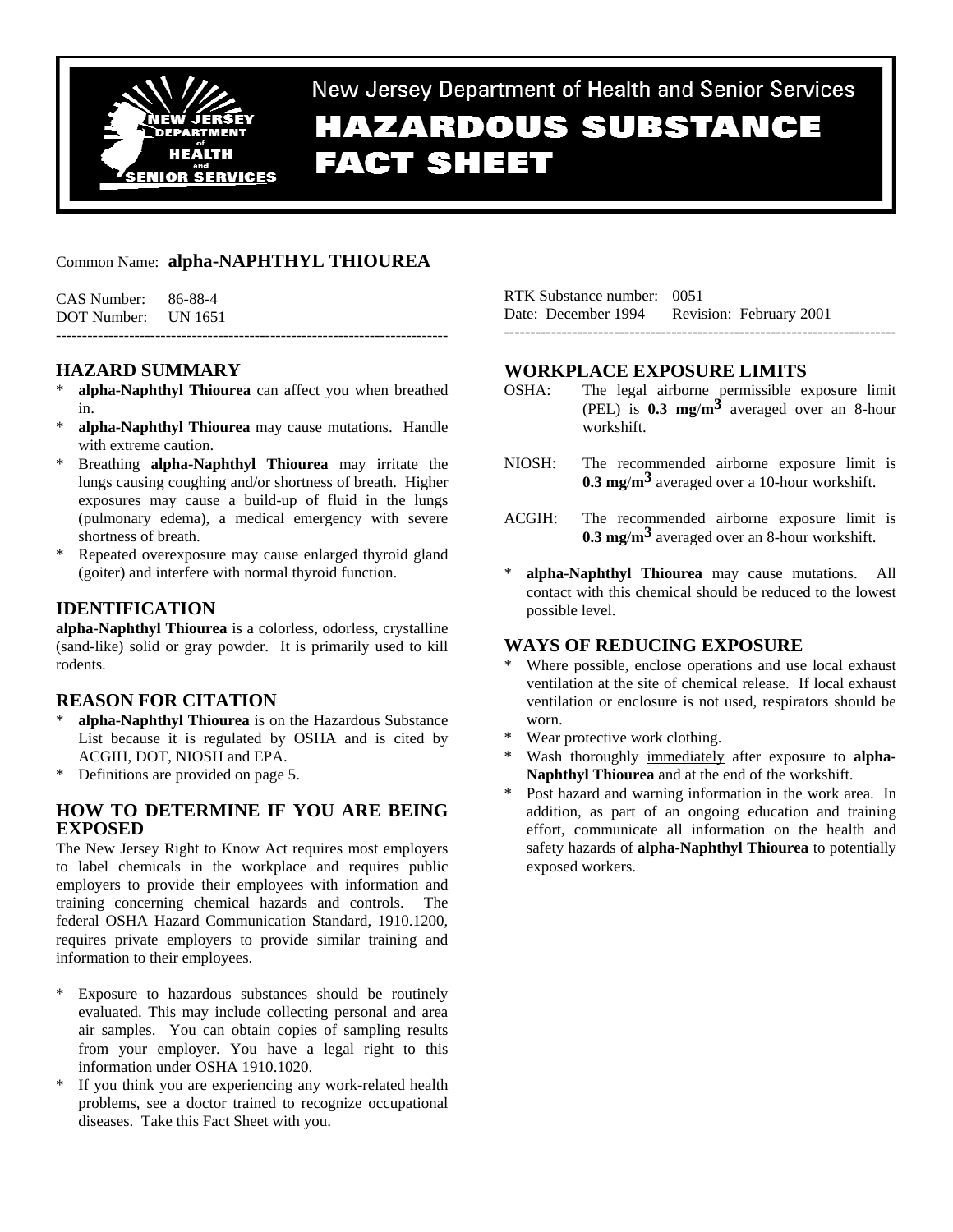This Fact Sheet is a summary source of information of all potential and most severe health hazards that may result from exposure. Duration of exposure, concentration of the substance and other factors will affect your susceptibility to any of the potential effects described below.

---------------------------------------------------------------------------

# **HEALTH HAZARD INFORMATION**

### **Acute Health Effects**

The following acute (short-term) health effects may occur immediately or shortly after exposure to **alpha-Naphthyl Thiourea**:

\* Breathing **alpha-Naphthyl Thiourea** may irritate the lungs causing coughing and/or shortness of breath. Higher exposures may cause a build-up of fluid in the lungs (pulmonary edema), a medical emergency, with severe shortness of breath.

### **Chronic Health Effects**

The following chronic (long-term) health effects can occur at some time after exposure to **alpha-Naphthyl Thiourea** and can last for months or years:

## **Cancer Hazard**

- alpha-Naphthyl Thiourea may cause mutations (genetic changes) in living cells. Whether or not it poses a cancer or reproductive hazard needs further study. There is limited evidence that **alpha-Naphthyl Thiourea** causes bladder cancer in humans. This appears to be due to contamination of **alpha-Naphthyl Thiourea** with *alpha-Naphthylamine*, a known carcinogen. Until further testing has been done, it should be handled with caution.
- \* Many scientists believe there is no safe level of exposure to a carcinogen. Such substances may also have the potential for causing reproductive damage in humans.

## **Reproductive Hazard**

According to the information presently available to the New Jersey Department of Health and Senior Services, **alpha-Naphthyl Thiourea** has not been tested for its ability to affect reproduction.

## **Other Long-Term Effects**

Repeated overexposure may cause enlarged thyroid gland (goiter) and interfere with normal thyroid function.

# **MEDICAL**

## **Medical Testing**

If symptoms develop or overexposure is suspected, the following are recommended:

- Thyroid function tests.
- \* Consider chest x-ray after acute overexposure.

Any evaluation should include a careful history of past and present symptoms with an exam. Medical tests that look for damage already done are not a substitute for controlling exposure.

Request copies of your medical testing. You have a legal right to this information under OSHA 1910.1020.

## **Mixed Exposures**

Because smoking can cause heart disease, as well as lung cancer, emphysema, and other respiratory problems, it may worsen respiratory conditions caused by chemical exposure. Even if you have smoked for a long time, stopping now will reduce your risk of developing health problems.

## **WORKPLACE CONTROLS AND PRACTICES**

Unless a less toxic chemical can be substituted for a hazardous substance, **ENGINEERING CONTROLS** are the most effective way of reducing exposure. The best protection is to enclose operations and/or provide local exhaust ventilation at the site of chemical release. Isolating operations can also reduce exposure. Using respirators or protective equipment is less effective than the controls mentioned above, but is sometimes necessary.

In evaluating the controls present in your workplace, consider: (1) how hazardous the substance is, (2) how much of the substance is released into the workplace and (3) whether harmful skin or eye contact could occur. Special controls should be in place for highly toxic chemicals or when significant skin, eye, or breathing exposures are possible.

In addition, the following control is recommended:

Where possible, automatically transfer solid **alpha-Naphthyl Thiourea** from drums or other storage containers to process containers.

Good **WORK PRACTICES** can help to reduce hazardous exposures. The following work practices are recommended:

- \* Workers whose clothing has been contaminated by **alpha-Naphthyl Thiourea** should change into clean clothing promptly.
- Do not take contaminated work clothes home. Family members could be exposed.
- \* Contaminated work clothes should be laundered by individuals who have been informed of the hazards of exposure to **alpha-Naphthyl Thiourea**.
- Eye wash fountains should be provided in the immediate work area for emergency use.
- \* If there is the possibility of skin exposure, emergency shower facilities should be provided.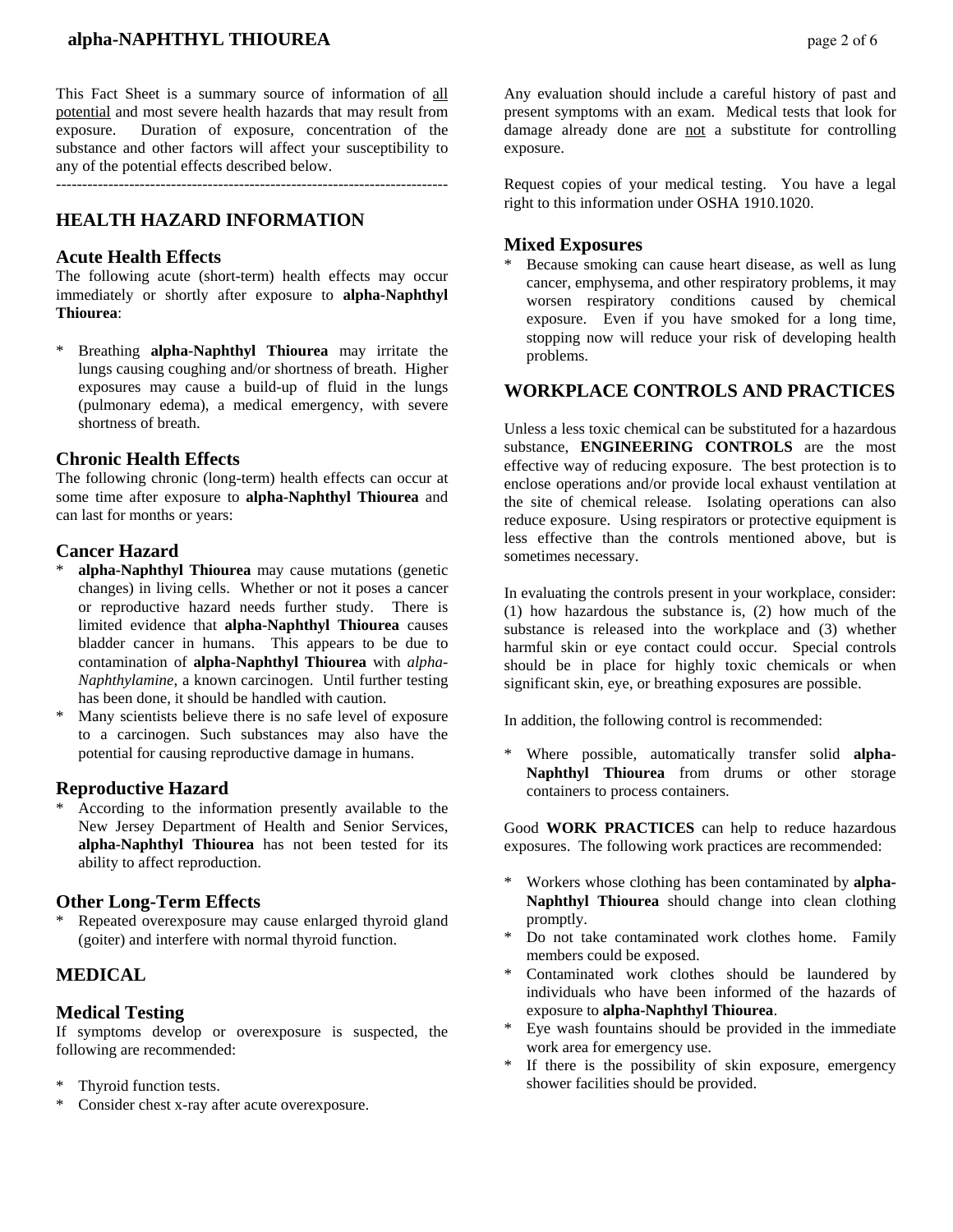- \* On skin contact with **alpha-Naphthyl Thiourea**, immediately wash or shower to remove the chemical. At the end of the workshift, wash any areas of the body that may have contacted **alpha-Naphthyl Thiourea**, whether or not known skin contact has occurred.
- \* Do not eat, smoke, or drink where **alpha-Naphthyl Thiourea** is handled, processed, or stored, since the chemical can be swallowed. Wash hands carefully before eating, drinking, smoking, or using the toilet.
- Use a vacuum or a wet method to reduce dust during clean-up. DO NOT DRY SWEEP.

## **PERSONAL PROTECTIVE EQUIPMENT**

WORKPLACE CONTROLS ARE BETTER THAN PERSONAL PROTECTIVE EQUIPMENT. However, for some jobs (such as outside work, confined space entry, jobs done only once in a while, or jobs done while workplace controls are being installed), personal protective equipment may be appropriate.

OSHA 1910.132 requires employers to determine the appropriate personal protective equipment for each hazard and to train employees on how and when to use protective equipment.

The following recommendations are only guidelines and may not apply to every situation.

## **Clothing**

- \* Avoid skin contact with **alpha-Naphthyl Thiourea**. Wear protective gloves and clothing. Safety equipment suppliers/ manufacturers can provide recommendations on the most protective glove/clothing material for your operation.
- All protective clothing (suits, gloves, footwear, headgear) should be clean, available each day, and put on before work.

## **Eye Protection**

- Wear impact resistant eye protection with side shields or goggles.
- Wear a face shield along with goggles when working with corrosive, highly irritating or toxic substances.

# **Respiratory Protection**

### **IMPROPER USE OF RESPIRATORS IS DANGEROUS.**

Such equipment should only be used if the employer has a written program that takes into account workplace conditions, requirements for worker training, respirator fit testing and medical exams, as described in OSHA 1910.134.

- \* For field applications check with your supervisor and your safety equipment supplier regarding the appropriate respiratory equipment.
- Where the potential exists for exposure over  $0.3 \text{ mg/m}^3$ , use a MSHA/NIOSH approved full facepiece respirator with an organic vapor cartridge and particulate prefilters. Increased protection is obtained from full facepiece powered-air purifying respirators.
- If while wearing a filter or cartridge respirator you can smell, taste, or otherwise detect **alpha-Naphthyl Thiourea**, or if while wearing particulate filters abnormal resistance to breathing is experienced, or eye irritation occurs while wearing a full facepiece respirator, leave the area immediately. Check to make sure the respirator-toface seal is still good. If it is, replace the filter or cartridge. If the seal is no longer good, you may need a new respirator.
- Be sure to consider all potential exposures in your workplace. You may need a combination of filters, prefilters or cartridges to protect against different forms of a chemical (such as vapor and mist) or against a mixture of chemicals.
- Where the potential for high exposure exists, use a MSHA/NIOSH approved supplied-air respirator with a full facepiece operated in a pressure-demand or other positivepressure mode. For increased protection use in combination with an auxiliary self-contained breathing apparatus operated in a pressure-demand or other positivepressure mode.
- Exposure to  $100 \text{ mg/m}^3$  is immediately dangerous to life and health. If the possibility of exposure above **100 mg**/**m3** exists, use a MSHA/NIOSH approved selfcontained breathing apparatus with a full facepiece operated in a pressure-demand or other positive-pressure mode.

## **QUESTIONS AND ANSWERS**

- Q: If I have acute health effects, will I later get chronic health effects?
- A: Not always. Most chronic (long-term) effects result from repeated exposures to a chemical.
- Q: Can I get long-term effects without ever having shortterm effects?
- A: Yes, because long-term effects can occur from repeated exposures to a chemical at levels not high enough to make you immediately sick.
- Q: What are my chances of getting sick when I have been exposed to chemicals?
- A: The likelihood of becoming sick from chemicals is increased as the amount of exposure increases. This is determined by the length of time and the amount of material to which someone is exposed.
- Q: When are higher exposures more likely?
- A: Conditions which increase risk of exposure include dust releasing operations (grinding, mixing, blasting, dumping, etc.), other physical and mechanical processes (heating, pouring, spraying, spills and evaporation from large surface areas such as open containers), and "confined space" exposures (working inside vats, reactors, boilers, small rooms, etc.).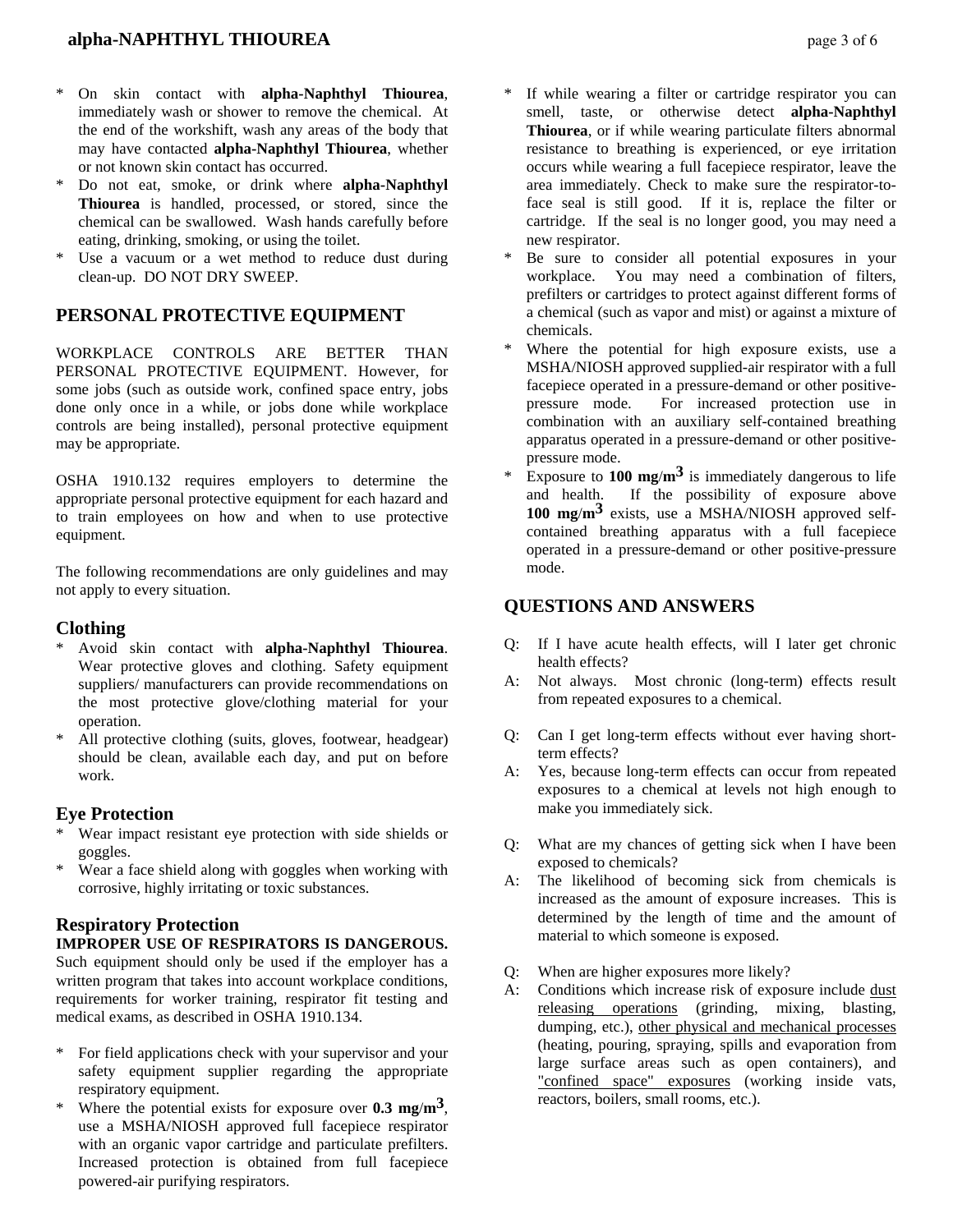- Q: Is the risk of getting sick higher for workers than for community residents?
- A: Yes. Exposures in the community, except possibly in cases of fires or spills, are usually much lower than those found in the workplace. However, people in the community may be exposed to contaminated water as well as to chemicals in the air over long periods. This may be a problem for children or people who are already ill.
- Q: What are the likely health problems from chemicals which cause mutations?
- A: There are two primary health concerns associated with mutagens: (1) cancers can result from changes induced in cells and, (2) adverse reproductive and developmental outcomes can result from damage to the egg and sperm cells.
- Q: Don't all chemicals cause cancer?
- A: No. Most chemicals tested by scientists are not cancercausing.

The following information is available from:

 New Jersey Department of Health and Senior Services Occupational Health Service PO Box 360 Trenton, NJ 08625-0360 (609) 984-1863 (609) 292-5677 (fax)

Web address: http://www.state.nj.us/health/eoh/odisweb/

#### **Industrial Hygiene Information**

Industrial hygienists are available to answer your questions regarding the control of chemical exposures using exhaust ventilation, special work practices, good housekeeping, good hygiene practices, and personal protective equipment including respirators. In addition, they can help to interpret the results of industrial hygiene survey data.

#### **Medical Evaluation**

If you think you are becoming sick because of exposure to chemicals at your workplace, you may call personnel at the Department of Health and Senior Services, Occupational Health Service, who can help you find the information you need.

#### **Public Presentations**

Presentations and educational programs on occupational health or the Right to Know Act can be organized for labor unions, trade associations and other groups.

#### **Right to Know Information Resources**

The Right to Know Infoline (609) 984-2202 can answer questions about the identity and potential health effects of chemicals, list of educational materials in occupational health, references used to prepare the Fact Sheets, preparation of the Right to Know survey, education and training programs, labeling requirements, and general information regarding the Right to Know Act. Violations of the law should be reported to (609) 984-2202.

---------------------------------------------------------------------------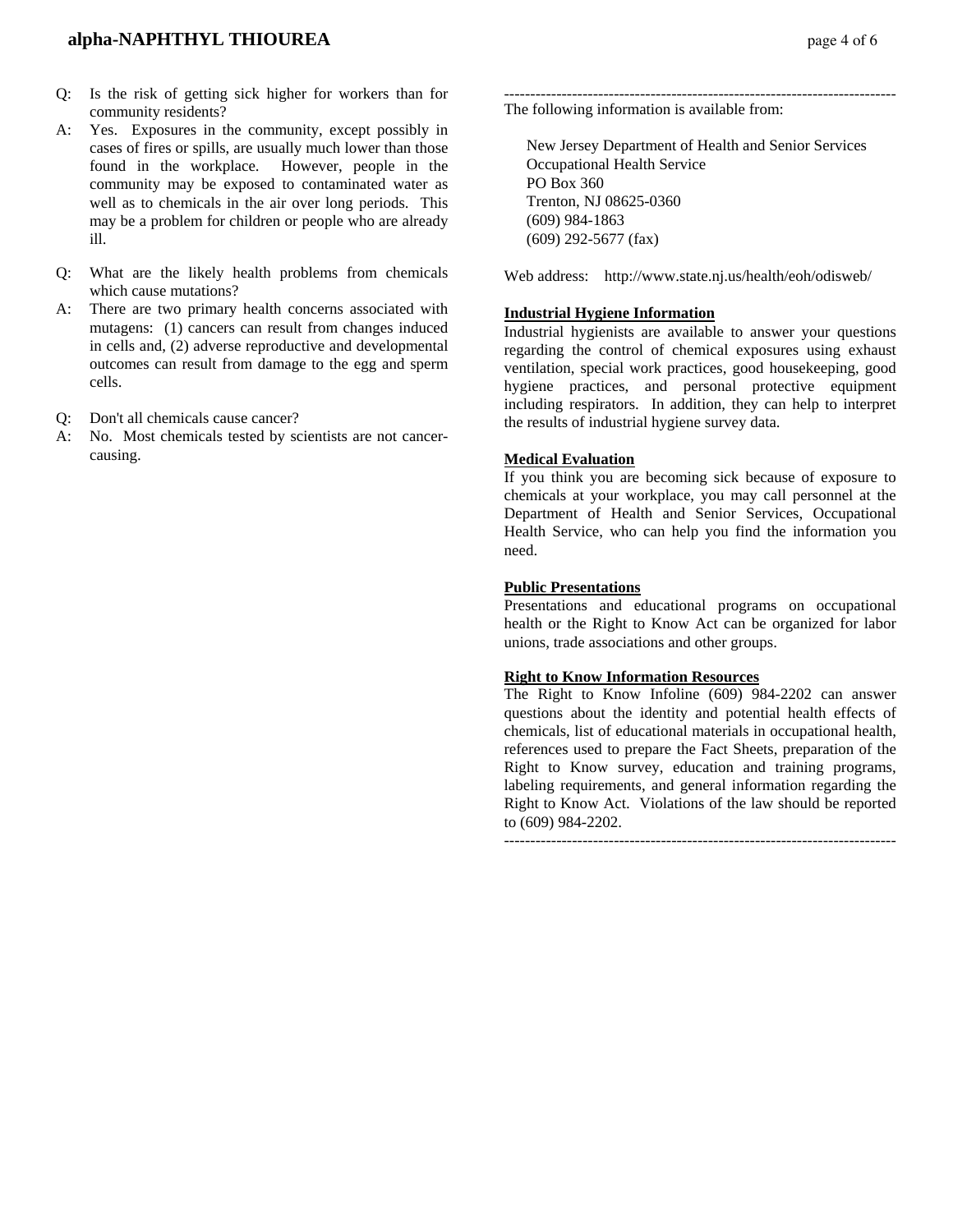## **alpha-NAPHTHYL THIOUREA page 5 of 6**

#### **DEFINITIONS**

**ACGIH** is the American Conference of Governmental Industrial Hygienists. It recommends upper limits (called TLVs) for exposure to workplace chemicals.

A **carcinogen** is a substance that causes cancer.

The **CAS number** is assigned by the Chemical Abstracts Service to identify a specific chemical.

A **combustible** substance is a solid, liquid or gas that will burn.

A **corrosive** substance is a gas, liquid or solid that causes irreversible damage to human tissue or containers.

**DEP** is the New Jersey Department of Environmental Protection.

**DOT** is the Department of Transportation, the federal agency that regulates the transportation of chemicals.

**EPA** is the Environmental Protection Agency, the federal agency responsible for regulating environmental hazards.

A **fetus** is an unborn human or animal.

A **flammable** substance is a solid, liquid, vapor or gas that will ignite easily and burn rapidly.

The **flash point** is the temperature at which a liquid or solid gives off vapor that can form a flammable mixture with air.

**HHAG** is the Human Health Assessment Group of the federal EPA.

**IARC** is the International Agency for Research on Cancer, a scientific group that classifies chemicals according to their cancer-causing potential.

A **miscible** substance is a liquid or gas that will evenly dissolve in another.

**mg/m3** means milligrams of a chemical in a cubic meter of air. It is a measure of concentration (weight/volume).

**MSHA** is the Mine Safety and Health Administration, the federal agency that regulates mining. It also evaluates and approves respirators.

A **mutagen** is a substance that causes mutations. A **mutation** is a change in the genetic material in a body cell. Mutations can lead to birth defects, miscarriages, or cancer.

**NAERG** is the North American Emergency Response Guidebook. It was jointly developed by Transport Canada, the United States Department of Transportation and the Secretariat of Communications and Transportation of Mexico. It is a guide for first responders to quickly identify the specific or generic hazards of material involved in a transportation incident, and to protect themselves and the general public during the initial response phase of the incident.

**NCI** is the National Cancer Institute, a federal agency that determines the cancer-causing potential of chemicals.

**NFPA** is the National Fire Protection Association. It classifies substances according to their fire and explosion hazard.

**NIOSH** is the National Institute for Occupational Safety and Health. It tests equipment, evaluates and approves respirators, conducts studies of workplace hazards, and proposes standards to OSHA.

**NTP** is the National Toxicology Program which tests chemicals and reviews evidence for cancer.

**OSHA** is the Occupational Safety and Health Administration, which adopts and enforces health and safety standards.

**PEOSHA** is the Public Employees Occupational Safety and Health Act, a state law which sets PELs for New Jersey public employees.

**PIH** is a DOT designation for chemicals which are Poison Inhalation Hazards.

**ppm** means parts of a substance per million parts of air. It is a measure of concentration by volume in air.

A **reactive** substance is a solid, liquid or gas that releases energy under certain conditions.

A **teratogen** is a substance that causes birth defects by damaging the fetus.

**TLV** is the Threshold Limit Value, the workplace exposure limit recommended by ACGIH.

The **vapor pressure** is a measure of how readily a liquid or a solid mixes with air at its surface. A higher vapor pressure indicates a higher concentration of the substance in air and therefore increases the likelihood of breathing it in.